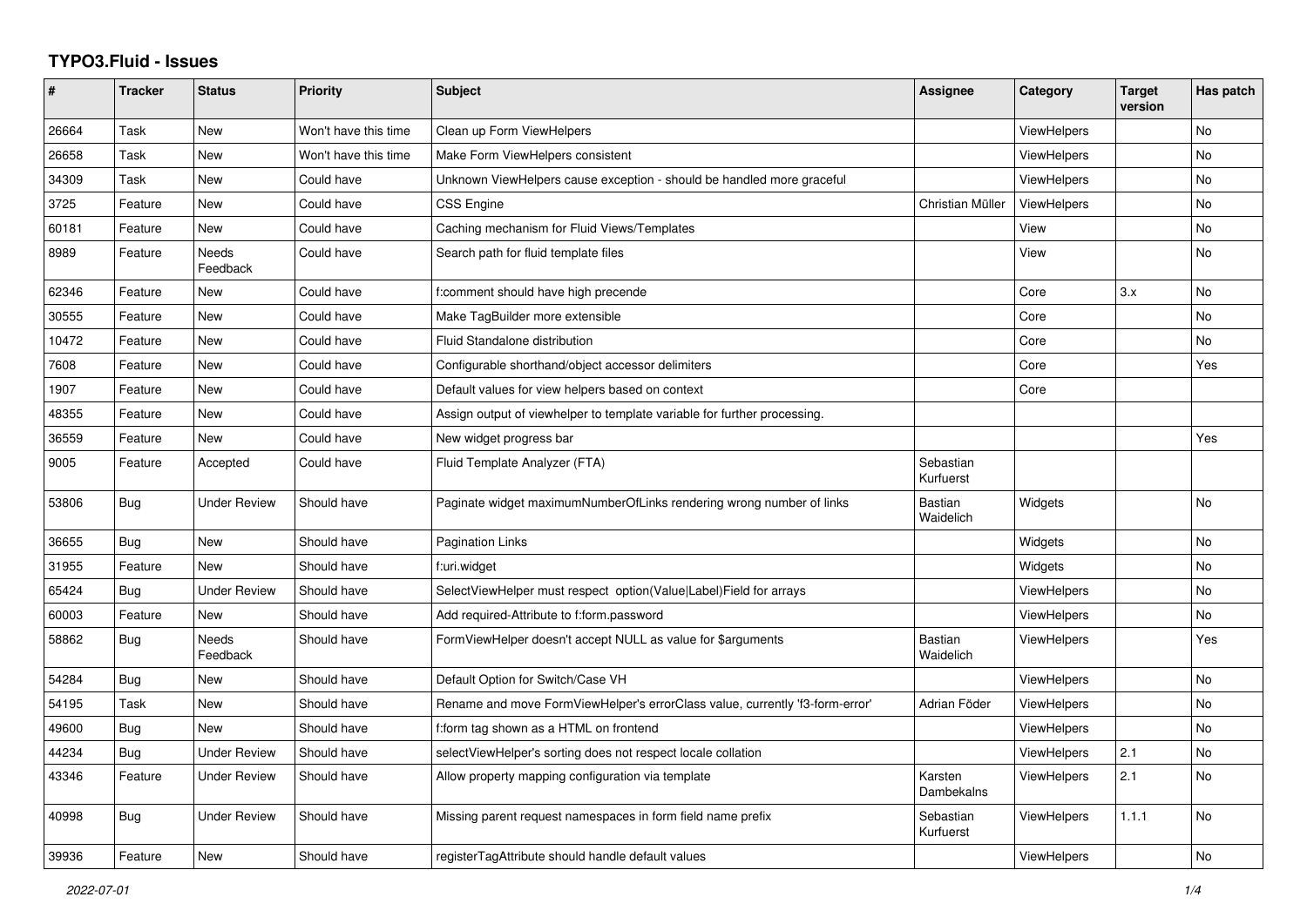| #     | <b>Tracker</b> | <b>Status</b>       | <b>Priority</b> | Subject                                                                                                | <b>Assignee</b>             | Category           | <b>Target</b><br>version | Has patch |
|-------|----------------|---------------------|-----------------|--------------------------------------------------------------------------------------------------------|-----------------------------|--------------------|--------------------------|-----------|
| 37619 | Bug            | New                 | Should have     | Fatal Error when using variable in name attribute of Section ViewHelper                                |                             | ViewHelpers        |                          | <b>No</b> |
| 36662 | Bug            | Needs<br>Feedback   | Should have     | Checked state isn't always correct when property is collection                                         | Kevin Ulrich<br>Moschallski | <b>ViewHelpers</b> | 1.1.1                    | No        |
| 36410 | Feature        | New                 | Should have     | Allow templates to send arguments back to layout                                                       |                             | ViewHelpers        |                          | <b>No</b> |
| 34682 | Bug            | <b>Under Review</b> | Should have     | Radio Button missing checked on validation error                                                       |                             | <b>ViewHelpers</b> |                          | No        |
| 30937 | Bug            | New                 | Should have     | CropViewHelper stringToTruncate can't be supplied so it can't be easily extended                       |                             | ViewHelpers        |                          | Yes       |
| 10911 | Task           | New                 | Should have     | Tx_Fluid_ViewHelpers_Form_AbstractFormViewHelper->renderHiddenIdentityField<br>should be more reliable |                             | ViewHelpers        |                          | No        |
| 9950  | Task           | New                 | Should have     | Binding to nested arrays impossible for form-elements                                                  |                             | ViewHelpers        |                          |           |
| 8648  | Bug            | New                 | Should have     | format.crop ViewHelper should support all features of the crop stdWrap function                        |                             | ViewHelpers        |                          | No        |
| 8491  | Task           | Needs<br>Feedback   | Should have     | link.action and uri.action differ in absolute argument                                                 | Karsten<br>Dambekalns       | ViewHelpers        |                          | No        |
| 5933  | Feature        | Accepted            | Should have     | Optional section rendering                                                                             | Sebastian<br>Kurfuerst      | ViewHelpers        |                          | No        |
| 46289 | Bug            | Needs<br>Feedback   | Should have     | Enable Escaping Interceptor in XML request format                                                      |                             | View               | 2.0.1                    | No        |
| 45394 | Task           | New                 | Should have     | Forwardport Unit test for standalone view                                                              |                             | View               |                          | <b>No</b> |
| 43072 | Task           | New                 | Should have     | Remove TOKENS for adding templates fallback in Backporter                                              |                             | View               |                          | No        |
| 46257 | Feature        | <b>Under Review</b> | Should have     | Add escape sequence support for Fluid                                                                  |                             | Core               |                          | No        |
| 39990 | Bug            | New                 | Should have     | Same form twice in one template: hidden fields for empty values are only rendered<br>once              |                             | Core               |                          | No        |
| 33394 | Feature        | Needs<br>Feedback   | Should have     | Logical expression parser for BooleanNode                                                              | <b>Tobias Liebig</b>        | Core               |                          | No        |
| 32035 | Task           | New                 | Should have     | Improve fluid error messages                                                                           |                             | Core               |                          | Yes       |
| 12863 | Bug            | New                 | Should have     | Attributes of a viewhelper can't contain a '-'                                                         | Sebastian<br>Kurfuerst      | Core               |                          | No        |
| 4704  | Feature        | New                 | Should have     | Improve parsing exception messages                                                                     |                             | Core               |                          |           |
| 3481  | Bug            | New                 | Should have     | Use ViewHelperVariableContainer in PostParseFacet                                                      |                             | Core               |                          | No        |
| 60271 | Feature        | New                 | Should have     | Paginate viewhelper, should also support arrays                                                        |                             |                    |                          | No        |
| 58983 | Bug            | New                 | Should have     | format.date does not respect linebreaks and throws exception                                           |                             |                    |                          | No        |
| 58921 | Bug            | New                 | Should have     | f:form.* VHs crash if NOT inside f:form but followed by f:form                                         |                             |                    |                          | No        |
| 56237 | Task           | New                 | Should have     | in-line (Condition) ViewHelpers should not evaluate on parsing                                         |                             |                    |                          | No        |
| 55008 | <b>Bug</b>     | <b>Under Review</b> | Should have     | Interceptors should be used in Partials                                                                | Christian Müller            |                    |                          | No        |
| 52640 | Feature        | <b>Under Review</b> | Should have     | Create an UnlessViewHelper as opposite to the IfViewHelper                                             | Marc Neuhaus                |                    |                          | No        |
| 52591 | Bug            | New                 | Should have     | The Pagination Widget broken for joined objects                                                        |                             |                    |                          | No        |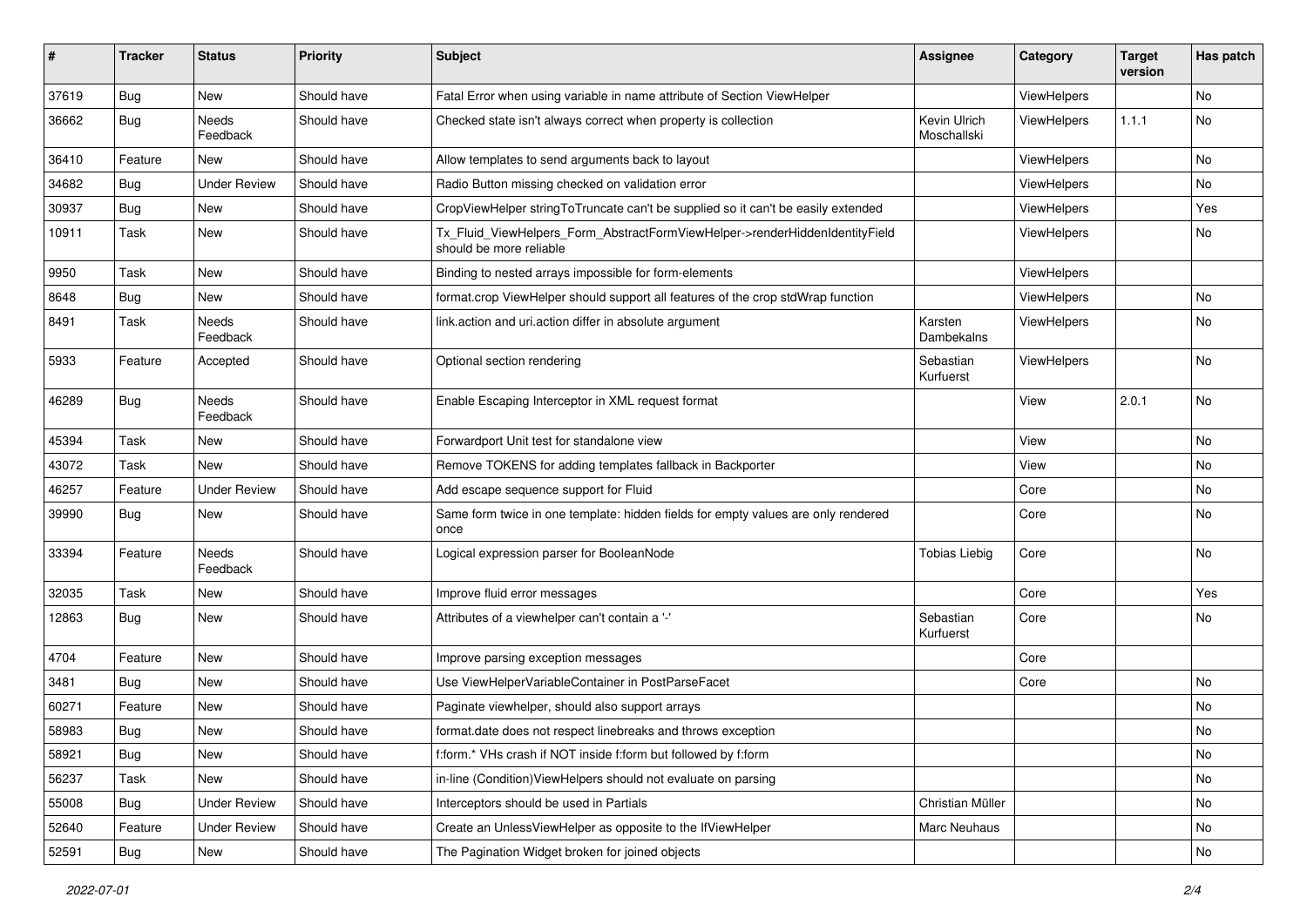| #     | <b>Tracker</b> | <b>Status</b>            | <b>Priority</b> | <b>Subject</b>                                                                                              | <b>Assignee</b>        | Category | <b>Target</b><br>version | Has patch |
|-------|----------------|--------------------------|-----------------|-------------------------------------------------------------------------------------------------------------|------------------------|----------|--------------------------|-----------|
| 52536 | Bug            | <b>Under Review</b>      | Should have     | Errorclass not set if no property-attribute set                                                             |                        |          |                          |           |
| 52419 | Bug            | New                      | Should have     | Wrong PHPDocs notation for default value inline f:translate viewhelper                                      |                        |          | 2.0                      | No        |
| 51277 | Feature        | New                      | Should have     | ViewHelper context should be aware of actual file occurrence                                                |                        |          |                          | No        |
| 50888 | Bug            | <b>Under Review</b>      | Should have     | WSOD by changing name of section and if Fluid caches are generated                                          |                        |          |                          | No        |
| 49756 | Feature        | <b>Under Review</b>      | Should have     | Select values by array key in checkbox viewhelper                                                           |                        |          |                          | No        |
| 47669 | Task           | New                      | Should have     | FormViewHelper does not define the default request method                                                   |                        |          |                          | No        |
| 47006 | Bug            | <b>Under Review</b>      | Should have     | widget identifier are not unique                                                                            |                        |          |                          | No        |
| 46545 | Feature        | New                      | Should have     | Better support for arrays in options of SelectViewHelper                                                    |                        |          |                          | No        |
| 46091 | Task           | Needs<br>Feedback        | Should have     | Show source file name and position on exceptions during parsing                                             |                        |          |                          | No        |
| 45345 | Feature        | <b>Needs</b><br>Feedback | Should have     | Easy to use comments for fluid that won't show in output                                                    |                        |          |                          |           |
| 45153 | Feature        | New                      | Should have     | f:be.menus.actionMenuItem - Detection of the current select option is insufficient                          |                        |          |                          | <b>No</b> |
| 43071 | Task           | <b>New</b>               | Should have     | Remove TOKENS for adding fallback teplates in B                                                             |                        |          |                          | <b>No</b> |
| 42743 | Task           | New                      | Should have     | Remove inline style for hidden form fields                                                                  |                        |          |                          | No        |
| 42397 | Feature        | New                      | Should have     | Missing viewhelper for general links                                                                        |                        |          |                          | No        |
| 40081 | Feature        | New                      | Should have     | Allow assigned variables as keys in arrays                                                                  |                        |          |                          | <b>No</b> |
| 38130 | Feature        | New                      | Should have     | Checkboxes and multiple select fields should have an assignable default value                               |                        |          |                          | No        |
| 37095 | Feature        | New                      | Should have     | It should be possible to set a different template on a Fluid TemplateView inside an<br>action               | Christopher<br>Hlubek  |          |                          | <b>No</b> |
| 33215 | Feature        | New                      | Should have     | RFC: Dynamic values in ObjectAccess paths                                                                   |                        |          |                          | <b>No</b> |
| 28554 | Bug            | New                      | Should have     | (v4) implement feature flag to disable caching                                                              |                        |          |                          | No        |
| 28553 | Bug            | New                      | Should have     | improve XHProf test setup                                                                                   |                        |          |                          | No        |
| 28552 | Bug            | New                      | Should have     | (v5) write ViewHelper test for compiled run; adjust functional test to do two passes<br>(uncached & cached) |                        |          |                          | No        |
| 28551 | Bug            | Accepted                 | Should have     | (v4) backport VHTest                                                                                        | Sebastian<br>Kurfuerst |          |                          | No        |
| 28550 | Bug            | <b>New</b>               | Should have     | (v4) make widgets cacheable, i.e. not implement childnodeaccess interface                                   |                        |          |                          | No        |
| 28549 | <b>Bug</b>     | New                      | Should have     | make widgets cacheable, i.e. not implement childnodeaccess interface                                        |                        |          |                          | No        |
| 13045 | <b>Bug</b>     | New                      | Should have     | Entity decode of strings are different between if-conditions and output of variable                         |                        |          |                          |           |
| 9514  | Feature        | New                      | Should have     | Support explicit Array Arguments for ViewHelpers                                                            |                        |          |                          |           |
| 3291  | Feature        | Needs<br>Feedback        | Should have     | Cacheable viewhelpers                                                                                       |                        |          |                          | No        |
| 45384 | <b>Bug</b>     | New                      | Must have       | Persisted entity object in widget-configuration cannot be deserialized (after reload)                       |                        | Widgets  | 2.0.1                    | No        |